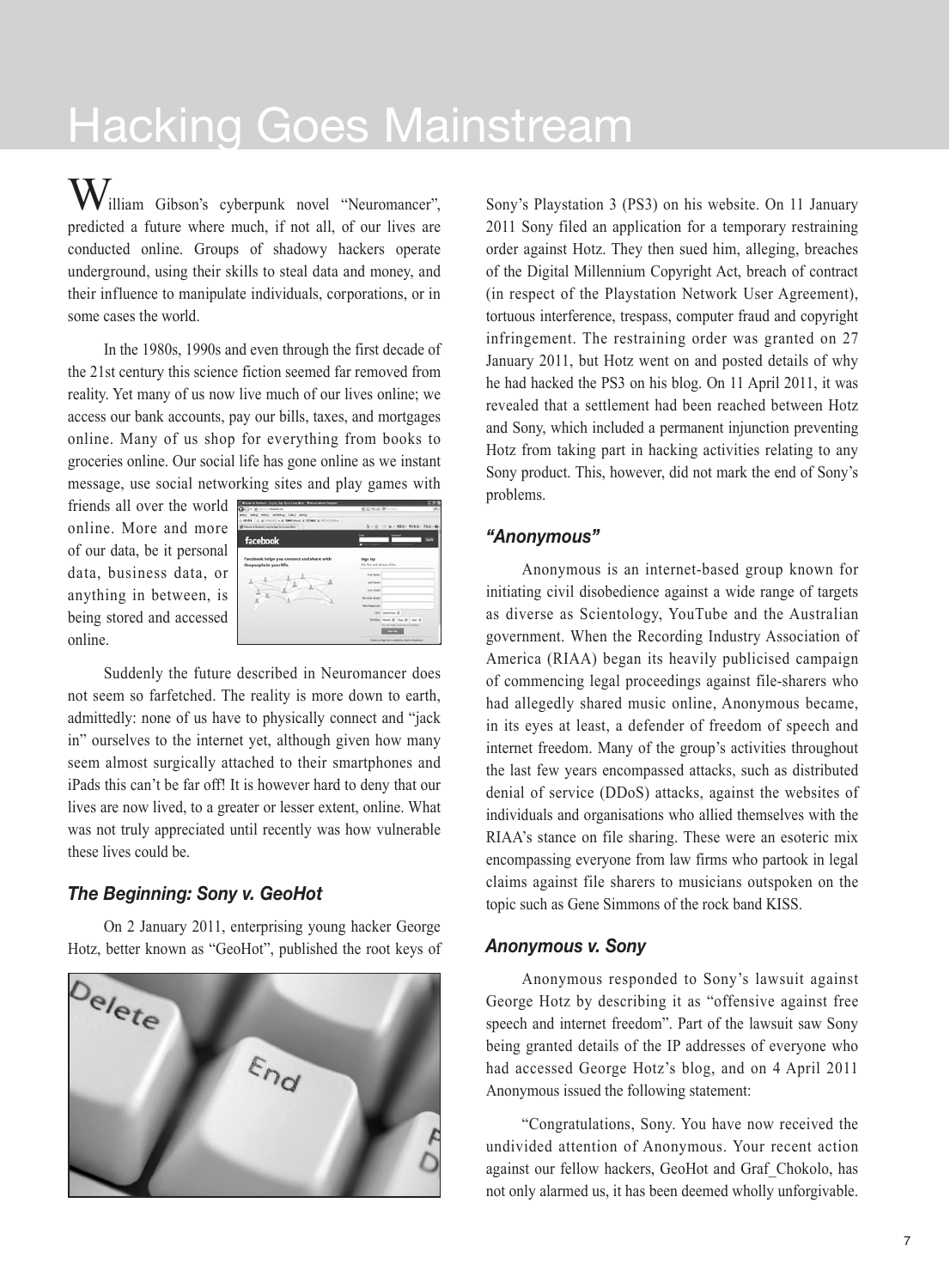You have abused the judicial system in an attempt to censor information on how your products work…Now you will experience the wrath of Anonymous…"

Anonymous announced its intention to hack Sony's websites. Then, on 17 April 2011, shortly before Easter, the Sony's PlayStation Network (PSN) was compromised. On 20 April 2011 it was taken offline.

PSN allows users of Sony PS3s and PlayStation Portables to play games and socialise online. It also provides a platform for the preview and purchase of content. The PSN remained offline throughout the Easter holiday, causing

considerable inconvenience to users and generating negative publicity for Sony. More troubling though were the reports, which initially came through piecemeal, that in the course of the outage personal information had been compromised, including names, postal and e-mail addresses and credit card information. Anonymous denied (and continues to deny) involvement in the outage, and the

stories of theft of personal information were dismissed as pure rumour, spread online by those disgruntled by the lack of PSN facilities.

However, on 4 May 2011, Sony confirmed the worst. Personally identifiable information from 77 million PSN user accounts had been stolen during the hack. It was discovered that in many cases personal data was unencrypted. The PSN remained down until 15 May 2011, and the cost to Sony was a reported US\$171 million. This, combined with the unprecedented loss of personal data on an incredible scale, made the hack of PSN the biggest breach of online security to date. Hacking was catapulted into the public eye, and this was just the beginning.

## *All Aboard The "LulzBoat"*

Anonymous has become, ironically, the most wellknown hacker group. But in the wake of the Sony hack stories of increasingly disconcerting hacks, the perpetrators of which were often unknown, flooded the media. Some were true, and some were mere scare stories. DDoS attacks were instigated against the United States Senate, and defence giant Lockheed Martin was hacked and had data stolen. The



National Health Service in the United Kingdom was notified that it had a vulnerability but that the hackers in question meant it "no harm". Reports that the entire database from the United Kingdom 2011 census had been stolen were found to be untrue. Online stores worldwide were compromised when a major database provider was hacked, with user information such as usernames, e-mail addresses and postal addresses released into the public domain. It suddenly seemed that noone was safe online.

Out of the chaos emerged a new hacker group. Lulz Security, better known as LulzSec, used the motto "Laughing at your security since 2011!". They claimed to be hacking

> high profile website and organisations "for the lulz" (for the laughs) and delighted in publicly embarrassing, often via their Twitter feed, the weaknesses in the online security of large corporations and governments. They described themselves as sailing in the "LulzBoat" from hack to hack.

> > The first LulzSec attack took place in

May 2011, when they attacked Fox.com and leaked internal passwords and the names of contestants of the talent show "X Factor". They then gained notoriety for hacking the website of American public broadcaster PBS and posting a fake story which claimed deceased rapper Tupac Shakur was in fact still alive and living in a small resort in New Zealand which had also housed another very well-known and also very deceased rapper Notorious BIG. From there, LulzSec's activities became a daily source of amusement for onlookers and of horror for security professionals as the group claimed responsibility for hacking organisations affiliated with the FBI, Sony Pictures, pornography websites (releasing usernames and e-mail addresses), and the website of the CIA. LulzSec also released into the public domain a list containing a random assortment of 62,000 usernames and passwords which they encouraged users to plug into sites to see if they could gain access.

#### *Motivation and Damage*

The interesting factor in the activities of LulzSec is the lack of a clear motivator. Whilst some members of LulzSec claimed that they were interested in bringing the public's attention to the security flaws they had uncovered, the